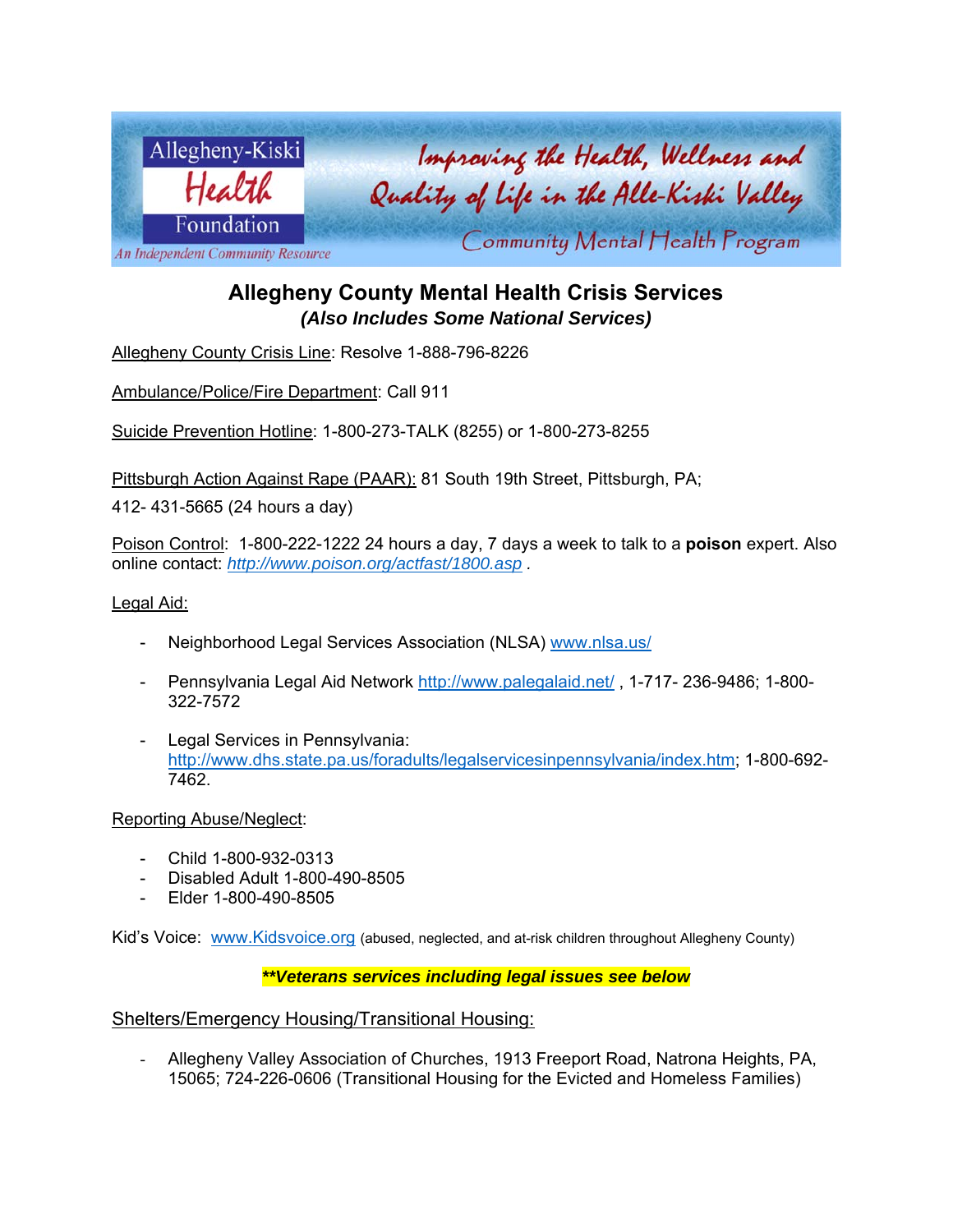- Alle-Kiski Area HOPE Center, Inc., Tarentum, PA15084; 724-224-7006 (Transitional Housing Program, Women and Children, Domestic Violence/Abuse)
- Bethlehem Haven, 905 Watson St., Pittsburgh, PA; 1-412-391-1348 (Single Women)
- Family Links, 1601 5th Ave., Pittsburgh, PA : 1-412-471-6160 *(*Males & Females 18-21 years old)
- Family Services of Western PA: 6401 Penn Ave # 2, Pittsburgh, PA; 412-661-1681; www.fswp.org (crisis intervention, individual and family counseling and many other services)
- Goodwill of Southwestern PA, 2619 Sarah St., Pittsburgh, PA 15203; 1-412-481-9005 (HEART House-Transitional and Vocational housing, support services, job placement/resettlement assistance, and follow-up)
- Light of Life Ministries, 10 East North Ave., Pittsburgh, PA; 1-412-258-6100 ext. 4127 (Homeless Men)
- Naomi's Place Transitional Housing Program, 601 North Beatty Street, Pittsburgh, Pennsylvania, 15206; 1-412-361-3888 (Dual Diagnosis Women and their Children)
- Salvation Army Family Crisis Center, 424 Third Ave., Pittsburgh, PA; 1-412-394-4817 (Single Women, Women and Men with Children, Youths 18-21 yrs.)
- Homeless Assistance Program: 412-621-6513

### For Assistance with Housing Issues:

- Pittsburgh Fair Housing 412-391-2535 www.pittsburghfairhousing.org
- Neighborhood Legal Services Association (NLSA) www.nlsa.us/

### *Care for Veterans:*

VA PITTSBURGH HEALTHCARE SYSTEM University Drive Pittsburgh, PA 15240 412-688-6000 1-866-4VA-PITT (1-866-482-7488)

Website: *http://www.pittsburgh.va.gov*

Suicide Prevention Hotline: 1-800-273-TALK (8255) or 1-800-273-8255

Veterans Legal Services: http://www.acba.org/yld-mvp/Medical-Care-Veterans.

### Reporting Abuse/Neglect: